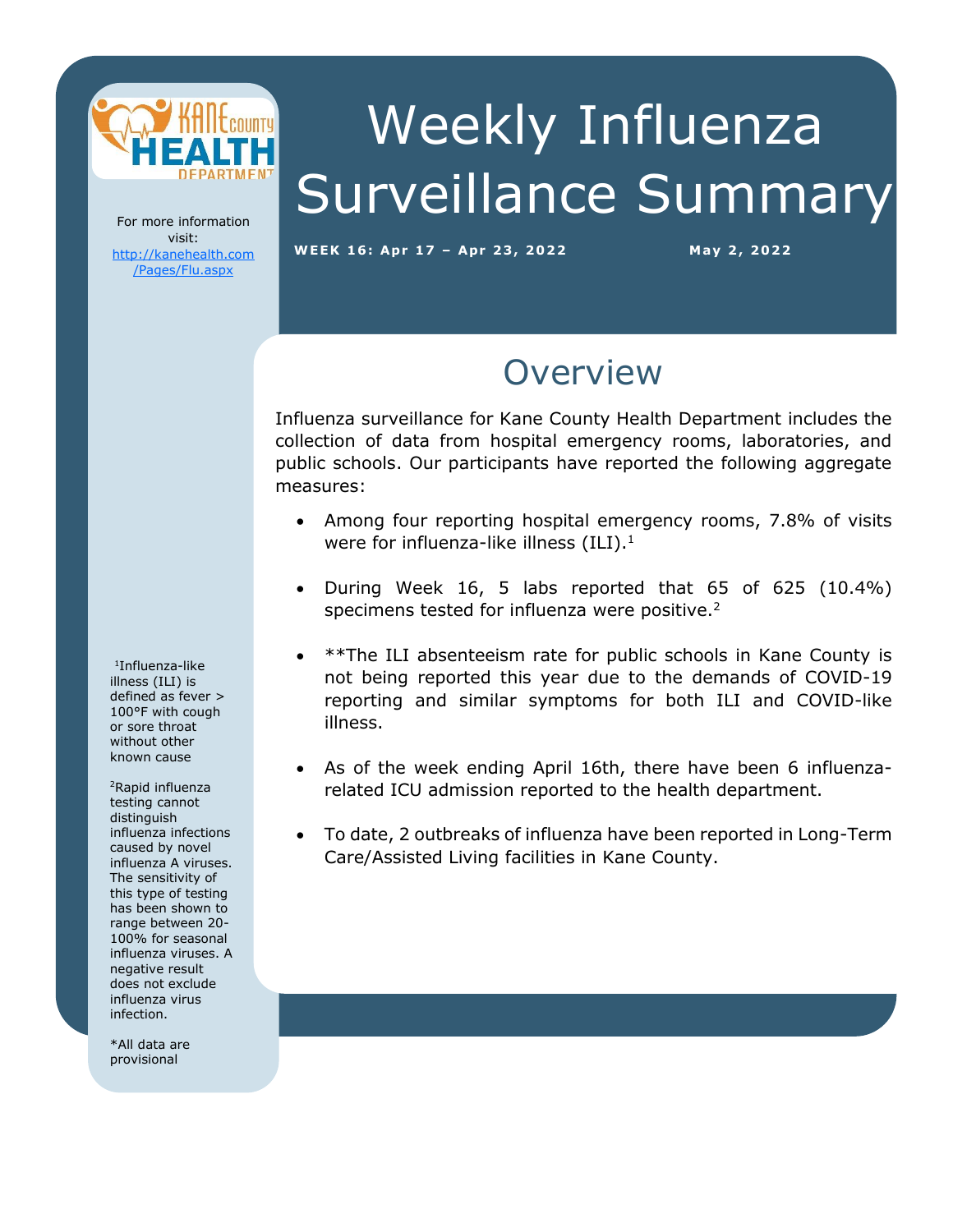## Emergency Room Visits

During Week 16, 7.8% of reported hospital emergency room visits were for influenza-like illness  $(III).<sup>1</sup>$ 

Each week, data for the 2021-22 season will be presented with data from the previous flu seasons to show the trend of ER visits for ILI over time.

Visits for influenza-like illness to reporting emergency rooms during Week 16 had the following age distribution:

- 0-4 years: 35.8% of all ILI visits
- 5-24 years: 33.9% of all ILI visits
- 25-64 years: 21.7% of all ILI visits
- 65+ years: 8.7% of all ILI visits

Throughout the season, KCHD will provide updated information on the total number of people visiting the emergency room for ILI, and what age groups make up those visits.

1 Influenza-like illness (ILI) is defined as fever > 100°F with cough or sore throat without other known cause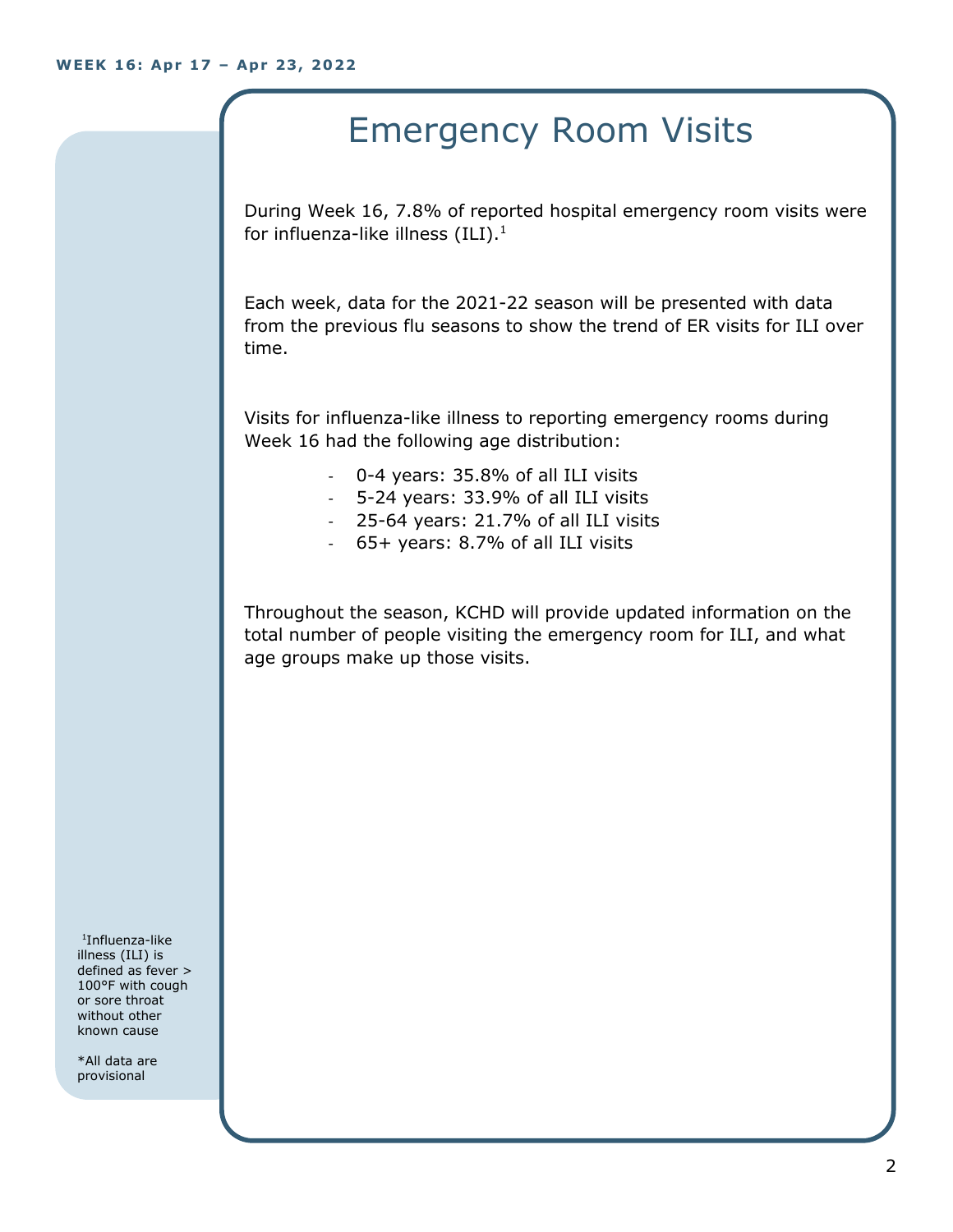

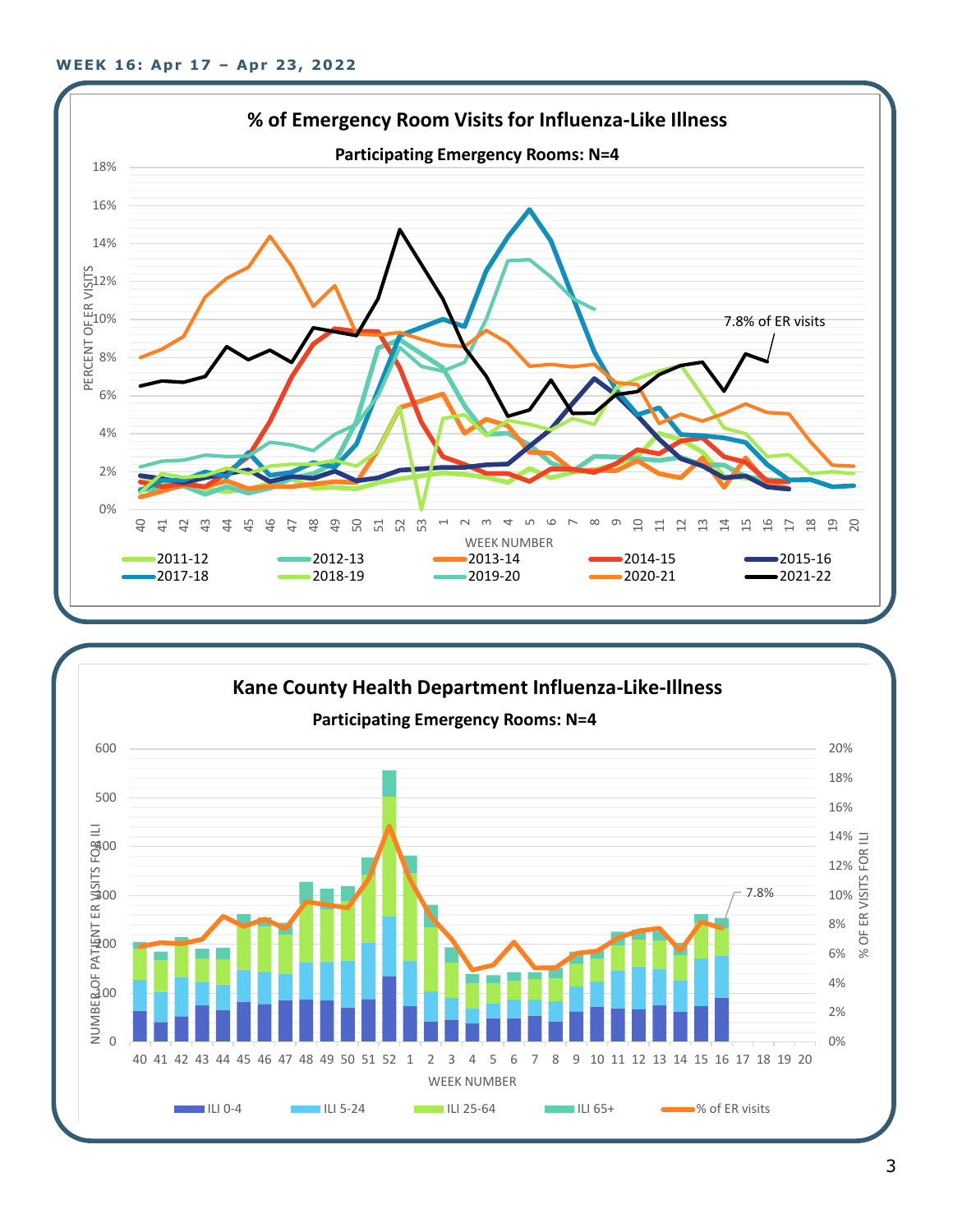# Laboratory Tests

| <b>Kane County Labs (5)</b>       | <b>Week: 16</b> |                | <b>Season Total</b> |                |  |
|-----------------------------------|-----------------|----------------|---------------------|----------------|--|
|                                   | <b>Number</b>   | <b>Percent</b> | <b>Number</b>       | <b>Percent</b> |  |
| <b>Specimens Tested</b>           | 718             |                | 14,440              |                |  |
| <b>Specimens Positive</b>         | 80              | 11.1%          | 545                 | 3.8%           |  |
| <b>Positive Specimens by Type</b> |                 |                |                     |                |  |
| Influenza A                       | 76              | 95.0%          | 522                 | 95.8%          |  |
| Influenza B                       | 4               | 5.0%           | 23                  | 4.2%           |  |
| Influenza AB                      | O               | $0.0\%$        | 0                   | 0.0%           |  |
| Unknown                           | O               | 0.0%           | O                   | 0.0%           |  |



Rapid influenza testing cannot distinguish influenza infections caused by novel influenza A viruses. The sensitivity of this type of testing has been shown to range between 20- 100% for seasonal influenza viruses. A negative result does not exclude influenza virus infection.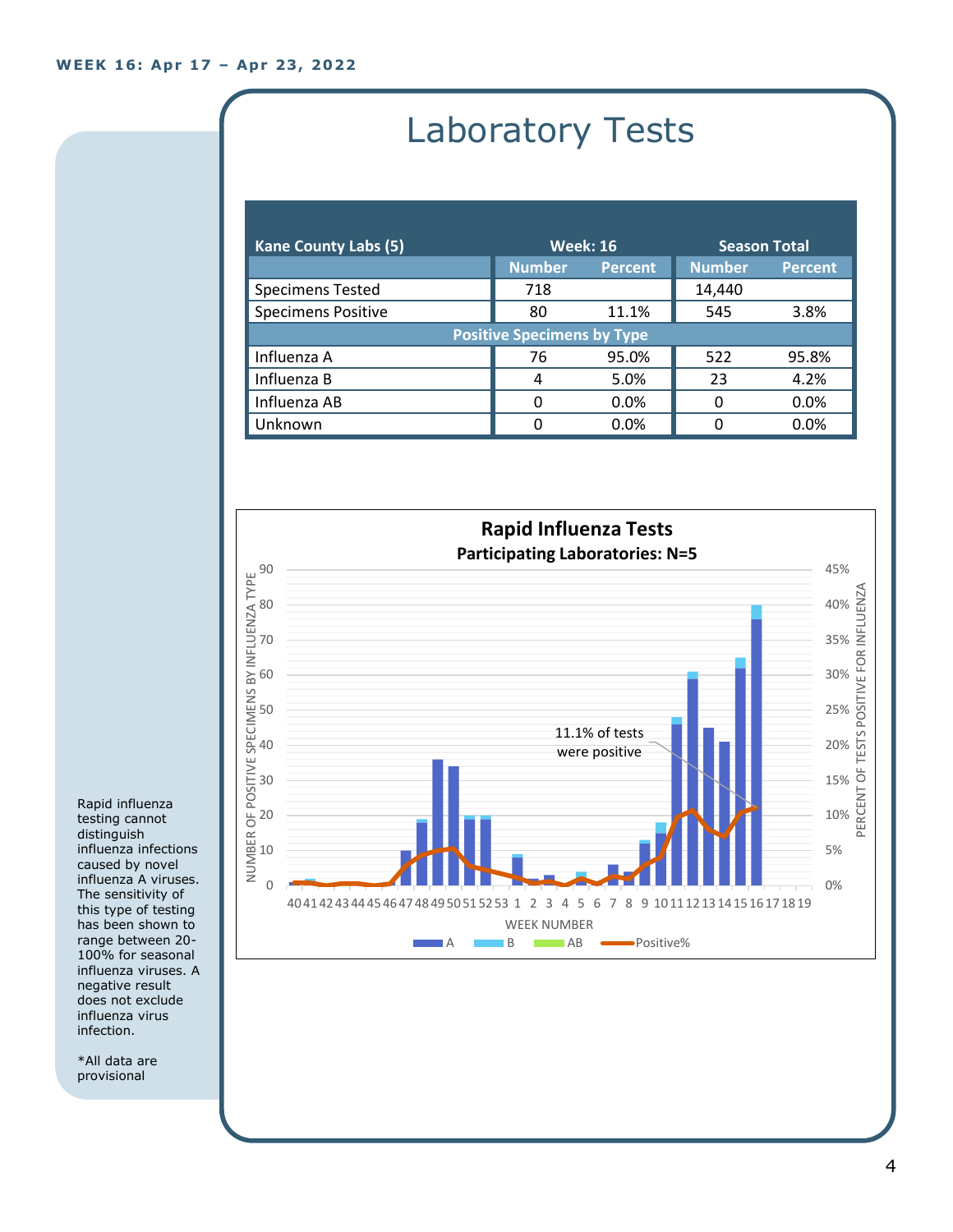### Student Absenteeism

The ILI absenteeism rate for public schools in Kane County is not being reported this year due to the demands of COVID-19 reporting and similar symptoms for both ILI and COVID-like illness.

Influenza-like illness (ILI) is defined as fever > 100°F with cough or sore throat without other known cause.